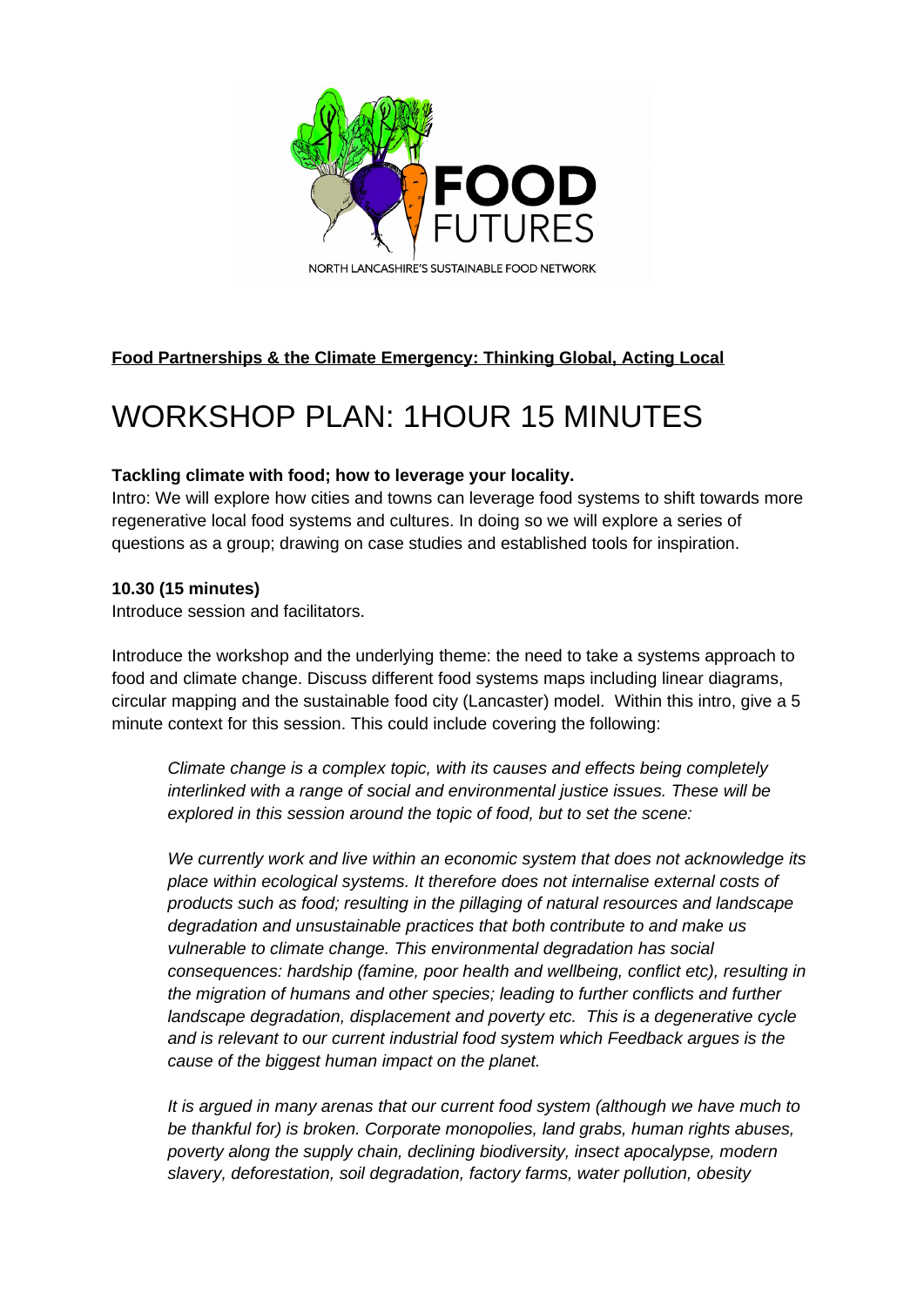*epidemic are all the symptoms. In regards to climate change food is responsible for around 30% of our green house gas emissions.*

*[The United Nations Food and Agriculture Organisation (FAO) has calculated that, globally, agriculture generates 30% of total man-made emissions of greenhouse gases, including half of methane emissions and more than half of the emissions of nitrous oxide.*

*In the EU, over 30% of the greenhouse gases from consumer purchases come from the food and drink sector. Latest conservative estimates from the [Food Climate](http://www.fcrn.org.uk/)  [Research Network](http://www.fcrn.org.uk/) in the UK suggest that almost one-fifth of the UK's total greenhouse gas emissions are associated with our food and drink.]* 

*As such a systems problem needs a systems solution- with the complexity of the issue being explored to identify key leverage points for shifting change to more resilient and regenerative food cultures and a zero carbon society.*

*When it comes to discussing the climate emergency and strategies for transitioning to zero carbon societies, food is very often left out of the discussion. This absence is perhaps reflected in their being no central person/ department responsible for all aspects of food in government. And yet food is completely connected to a number of key agendas: health and wellbeing, landscape management and restoration, urban planning, distribution networks and transport, resilient local and global economies, community cohesion and resilience, poverty, mitigating and adapting to climate change…) Cross-department approaches is therefore key to tackling the issue of both food and climate change.*

*Project Drawdown – a piece of research that presents 100 solutions that we have today to help drawdown atmospheric carbon to levels we need. Of the top 20 (most impactful) solutions to address climate change, eight relate directly to food: reduce food waste, shift to plant-rich diets, implement silvopasture, regenerative agriculture, tropical staple trees, conservation agriculture, tree inter-cropping and managed grazing. It is therefore essential that food is incorporated into Lancaster's (and other cities) climate strategies.*

*Thankfully a network of stakeholders are establishing themselves across the country to bring this holistic overview and plug gaps; developing and trialling strategies for creating resilient, sustainable and fair food systems that also support the transition to lower carbon economies. The sustainable food cities network is one example of a great platform from which local authorities can collaborate with local partnerships to ensure that food is not missed from zero carbon strategies, and is in fact addressed in a holistic and forward thinking way.*

#### **If you leave with anything from this session, let it be three key actions:**

- Utilise local expertise and resources: seek out local sustainable food partnerships and other key stakeholders and create a platform for them to feed into a working group that develops and implements holistic climate strategies.
- Map out, with your working group (in your locality), your **unique** local food system and identify how this both contributes to and is vulnerable to climate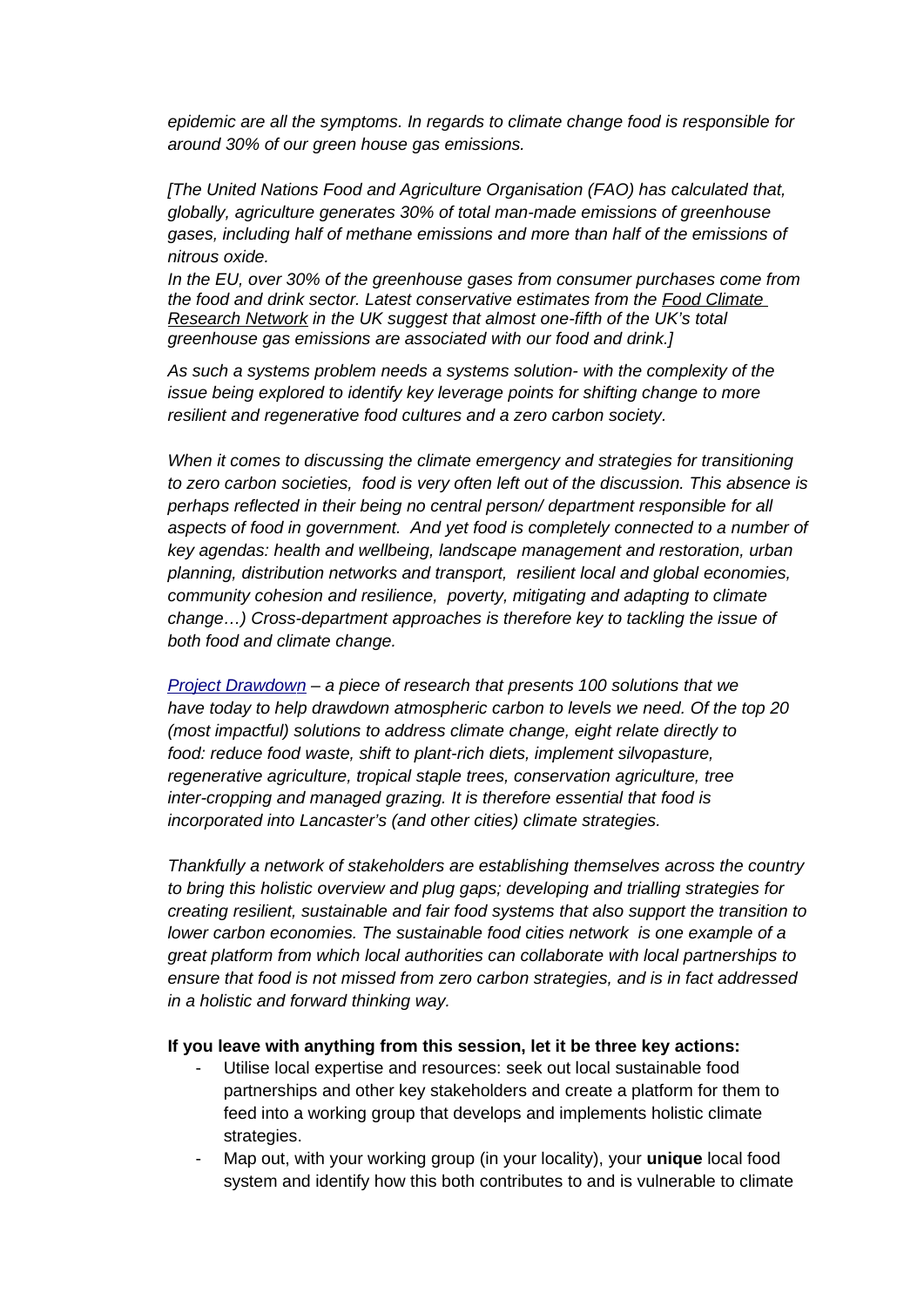change.

Identify your leverage points (minimum effort for maximum output), for shifting change in your locality to more regenerative food cultures that support us in transitioning to a zero carbon society.

We will use this session to practically explore how you might go about doing the 2nd and 3rd point.

## **Forming groups: stand up sit down activity- used to form groups.**

- *Policy*
- *Local authority worker*
- *Community food worker*
- *Research*
- *Business*

## **10.45 (30 minutes)**

Break out groups discuss food systems maps (one per table) and the following questions. *(Need one facilitator per break out group to facilitate discussion, offer prompts and ensure stick to time):* 

*Choose one map. Print two copies of system map for each table.*

- 1. How is this system contributing to climate change? (5 minutes popcorning)
- 2. Where is this food system at risk from climate change? (5 minutes popcorning)
- 3. What needs to change in the food system generally in order to reduce climate impact? What tools and approaches can be used? (Broad and open discussion 10 minutes)
- 4. What are your leverage points in your locality for realising the above? (10 minutes go round - think about the reality in your locality.)

*[This question is about the practical approaches that can be taken and implemented in participant's own localities. Think about permaculture principle 'minimum effort for maximum output' when exploring this.]* 

*Ask someone if willing to feedback to the rest of the group. Ask someone to write notes on question sheet,*

## **11.15** (20 minutes)

Feedback from groups. Facilitator to bring in other examples, useful tools and case studies.

- Approaches to creating space for discussing climate strategies (CITIZENS ASSEMBLY, CLIMATE CHANGE LIASON GROUP, COMMUNITY FORUMS AND COMMUNITY CONVERSATIONS.
- Reference networks/schemes such as: Sustainable Food Cities, Food Matters, Zero Carbon Britain Report, Permaculture Network and knowledge base, Peoples' Food Policy, Sustains policy work, Sustainable procurement practices e.g. Soil Association Food for Life catering mark, agroecological approaches, Landworkers' Alliance, Feedback initiatives, food club model, gleaning networks, Preston model, climate friendly farming, FarmStart, YES)

## **11.35** (10 minutes) Closing comments.

Return to intial aims, and ask if there are outstanding questions/ comments or concerns.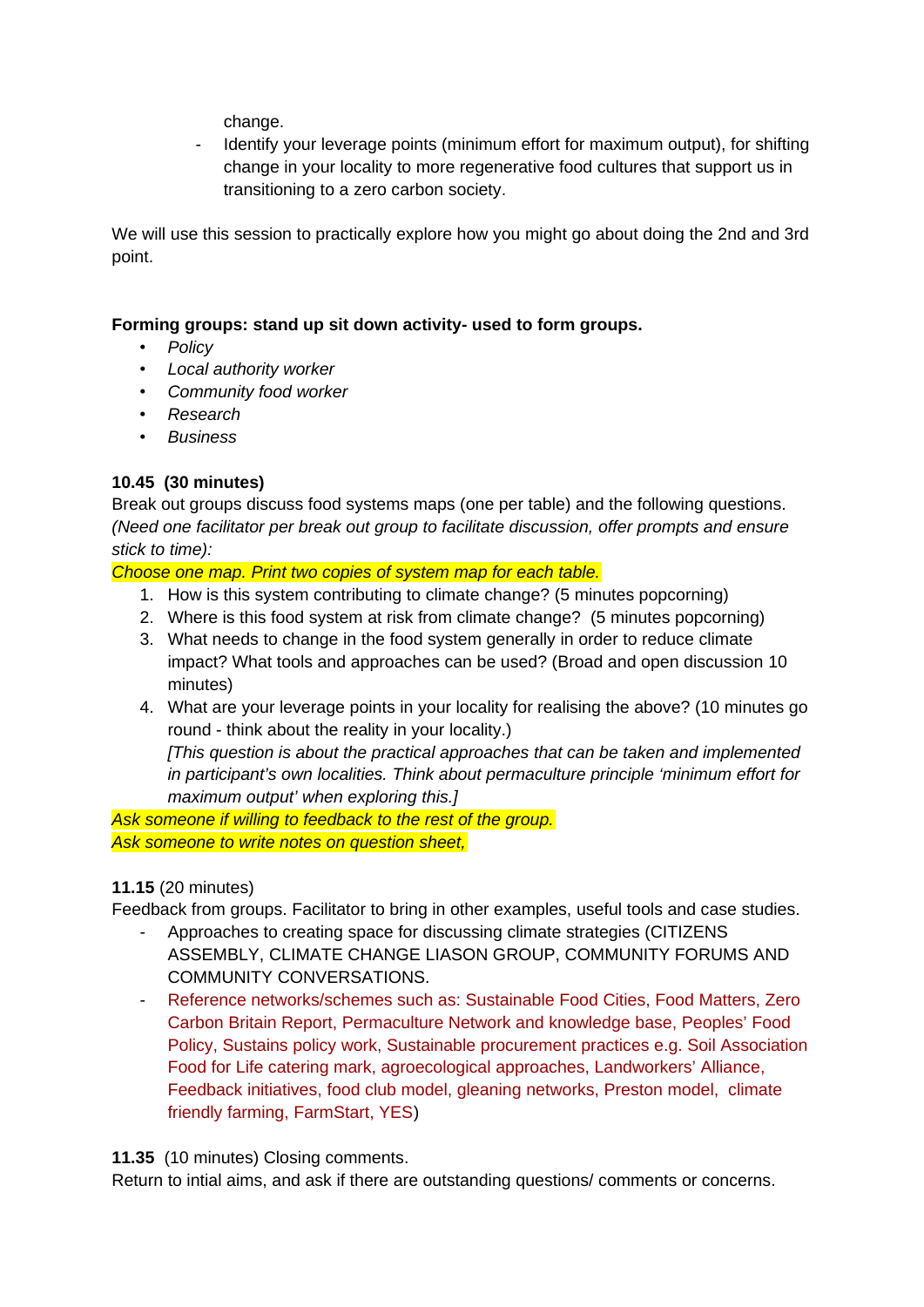Share the resource by email – using contact list.

## **11.45 End**

#### Prompts for table facilitators

#### **1. How is this system contributing to climate change?**

- 1. What might we expect them to identify:
	- i. Farming (local and global) direct emissions affected by methods (fertilizer, cows, tractors), indirect (land use change, land degradation)
	- ii. Supply chain processing, distribution, storage, waste, long supply chains...
	- iii. Consumption waste, changing diets (more meat), expectation of year round out of season supply, cooking methods, electricity supply and distribution

#### **2. Where is this food system at risk from climate change?**

- 1. What might we expect them to identify:
	- 1. Extreme weather (floods and drought) and more unpredictable seasons (harder to plan for) > yield declines, increased food prices> increased food poverty.
	- 2. Increased pest and disease- potential for yield declines or increased pesticide use.
	- 3. Changes in local climate- cant grow what used to.
	- 4. Potential land degradation if dont design and plan for climate change
	- 5. Water shortages
	- 6. Sea level rise
	- 7. Urban heat island?
	- 8. Biodiversity loss
	- 9. Social unrest

#### **3. What tools and approaches can be used to shift the above?**

- 2. Think about production models agroecological farming methods; increased diversity builds resilience, holistic land management framework, permaculture design framework, farmer-retailer networks to build solidarity and support; building in time to reflect and respond to season changes and changes in local climate.
- 3. Think about supply farming and supply chains, local-global. E.g. Shorten supply chains, direct consumer/ supplier connections (Kindling multi stakeholder coop model), food zones (more locally produced), surplus redistributed and processed to add value and reduce waste.
- 4. Think about demand access, dietary choices, availability, knowledge & skills
- 5. Think about adaptation and mitigation strategies are there synergies or conflicts?
- 6. Slide on GHG emissions can be used a prompt

### **4. What are your leverage points? (reflecting on your own locality).**